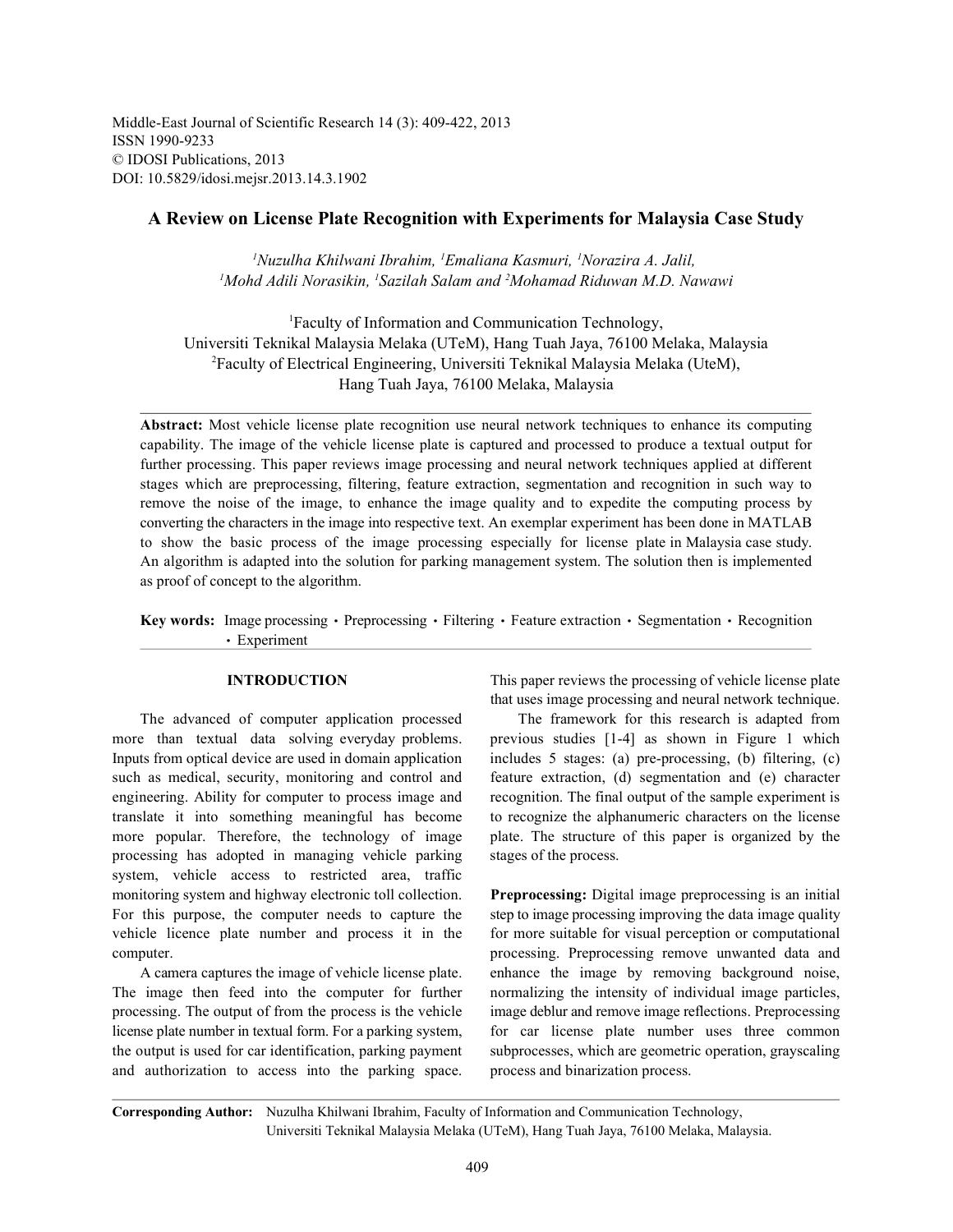

Fig. 1: Research framework

Many neural network techniques have been applied to these preprocessing techniques mainly to produce better image and to increase the speed of convergence of an image.

The research is funded for Malaysian Technical University Network - Centre of Excellence (MTUN CoE) program with grant no MTUN/2012/ UTeM-FTMK/11 M00019. Fig. 2: Input data for License Plate Image Processing

**Geometric Operation:** Geometric operation is a process to locate the car license plate. The purpose of this operation is to localize the car plate for faster character identification over a small region.

An improved Back Propagation network is used to overcome the weakness of convergence speed in [1]. Fig. 3: Image output after geometric operation process Genetic algorithm and momentum term is introduced to the current network to increase the speed of convergence **Grayscaling Process:** Grayscaling is a process to

with geometric characteristics are labelled and selected. intensity determines the value of the threshold. The process takes into account aspect ratio, total pixel per Grayscaling process improves the quality of the

the pseudo-code can be simplified as the following: image fusion and image reconstruction.

- 
- 
- 





rate. The current BP network learning process is said to be produce a gray scale image from a multicolor image. In this easily produce error if initial weights is not set properly [1] process, the threshold of an image is calculated. If it is and it is difficult to determine the number of hidden layer less than the threshold, the image data is recalculated to and hidden nodes. The improved network using BP get the correct grayscale value. The purpose of momentum increase the speed and the accuracy to localize thresholding is to separate the object of interest from the the car license place location. A grayscale image extracts background. Thresholding is important to provide the edge of the license plate using sobel operator [1]. sufficient contrast for the image so that different level of Malviya and Bhirud in [2] uses iterative thresholding intensity between object and the background can be operation to identify license plate of a vehicle. Objects differentiated for later computational processing. Different

object, height, width and the presence of characters in the image for later computational processing. Other region. preprocessing techniques to improve the quality of the For this, we propose the following algorithm, where image including image deblurring, image enhancement,

To get the scale of the image for x-axis and y-axis. multiple combinations of images [2-3]. This process is To assign the new value of horizontal and vertical suitable to identify the car license registration number axis based on the scale of the x-axis and y-axis. from a moving car. The technique integrates multi To get the grayscale thresholding value of the image. resolution image and produce a composite image using The input of the experiment is shown as Figure 2 from a grayscale is shifted to vertical and horizontal while the example output can be viewed as Figure 3. direction. The contrast frequency is calculated for each The output from the extraction process will be used position in the template and creates a new image using in the next stage which is grayscaling process. thresholding procedure. Any color below the threshold is Image fusion is a process to enhance the image with inverse multiresolution transform [3]. A template of image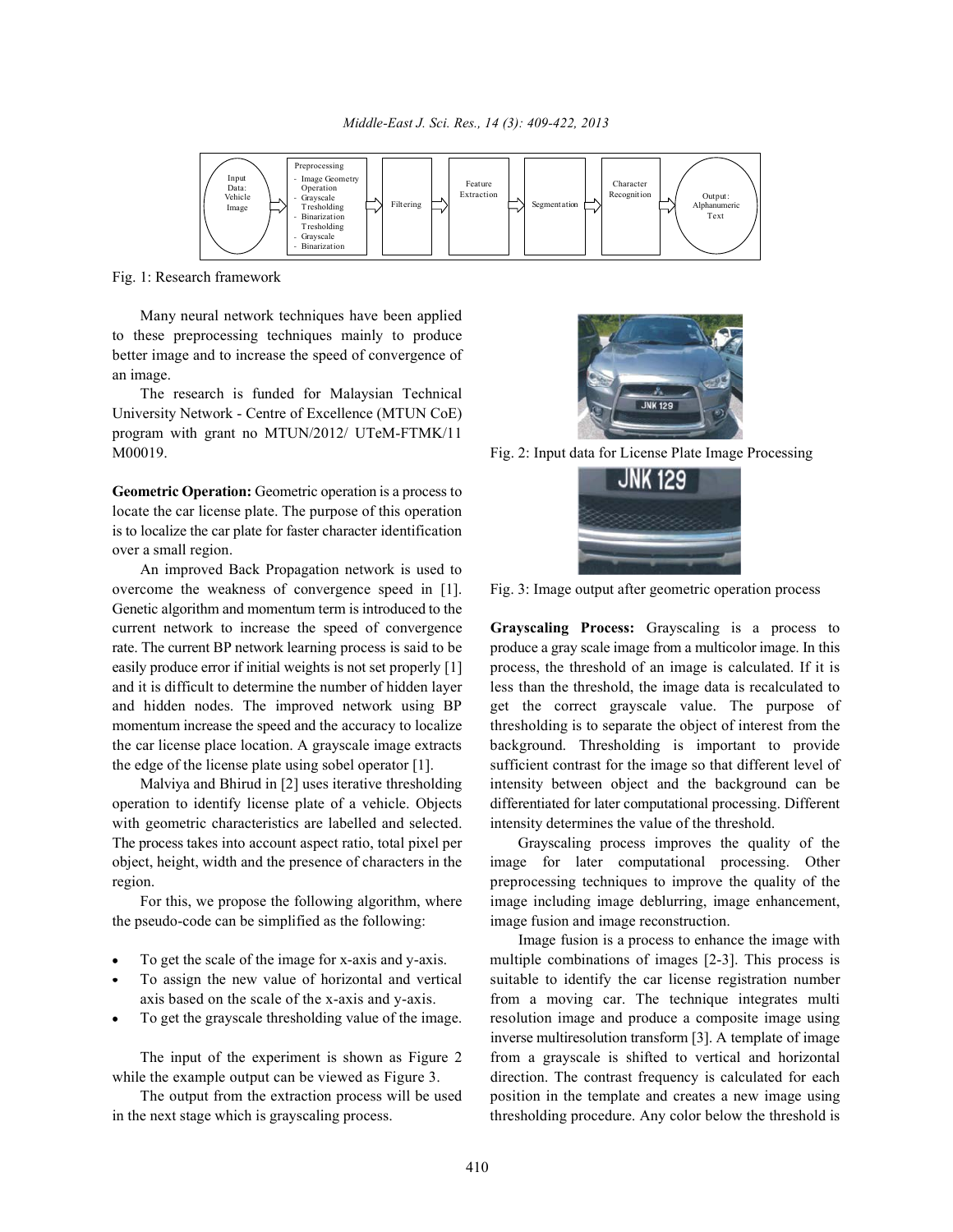set to back (zero) and above threshold is set to white (one). The value determines the gray level resulting black and white image.

A trained feedforward neural network (FFN) with Block Recursive LS algorithm is used to process car license plate [4]. The approach is to improve the Fig. 4: Image output after binarization process convergence rate and stabilize the robustness of the solution. The location of the car license plate is extracted **Filtering:** To enhance the quality of processing image, using Discrete Fourier Transform (DFT). DFT identifies filtering is required to solve contrast enhancement, noise maximum value of horizontal and vertical edges. Prior to suppression, blurry issue and data reduction. It is that tone equalization and contrast reduction is used to reported that most of preprocessing activities conducted improve the image. These techniques are preferred in image restoration apply Neural Network approach [5]. because it is more robust and suitable compared to edge Rectangles' filtering implemented on the real plate enhancement. **number involves convolution matrix**, binarization filter

the pseudo-code can be simplified as the following: image quality and eliminates unwanted pieces on the

To convert into grayscale image in the plate number [6].

such as following: illumination issue, distance changed and complex

TestImg1 =rgb2gray (TestImg1); for real-time application.

converting grayscale image into black and white image or image quality [8]. "0" and "1". Previously, the gray scale image consists of The example output can be viewed as Figure 5. different level of gray values; from 0 to 255. To improve The output from the extraction process will be used in the the quality and extract some information from the image, next stage which is image segmentation. the image needs to be process a few times and thus make the binary image more useful. Gray threshold value of an **Feature Extraction:** Features extraction is the part of image is required in the binarization process as it is measuring those relevant features to be used in important to determine whether the pixels that having gray recognition process. Selection of the right features is values will be converted to black or white. important in order to obtain best results in license plate

the pseudo-code can be simplified as the following: for object detection. However the parameter such as

such as following: enough to various environments. However, there are



For this, we propose the following algorithm, where with vertical and horizontal projection able to enhance the plate. It is also recognize the number of rows and symbols

The pseudo-code can be translated in MATLAB intensity variance and edge density to overcome In [7], a simple filter is designed by implementing background. It is proposed that this approach convenient

**Binarization Process:** Binarization is a process of camera extremely contributes the desired preprocessing The quality and selection of parameters on the

For this, we propose the following algorithm, where recognition study. Colour features are very good potential To convert into black and white image imaging system has been limited its practice [9]. The pseudo-code can be translated in MATLAB [11] and [12] but from the study, this feature not robust ImgBW =im2bw(TestImg1 ,threshold recognition such as aspect ratio, texture, edge density and The example output can be viewed as Figure 4. in license plate recognition, researchers in [10] and [13] The output from the extraction process will be used had suggested a combination of features. For instance, a in the next stage of the processing in this framework promising result for combination of colour and edge has which is filtering. been reported in [14]. Moreover, [9] has reported that the colour of car, illumination condition and the quality of According to [10], colour features have been studied by many types of features that can aid license plate size of region [10]. In order to achieve better detection rate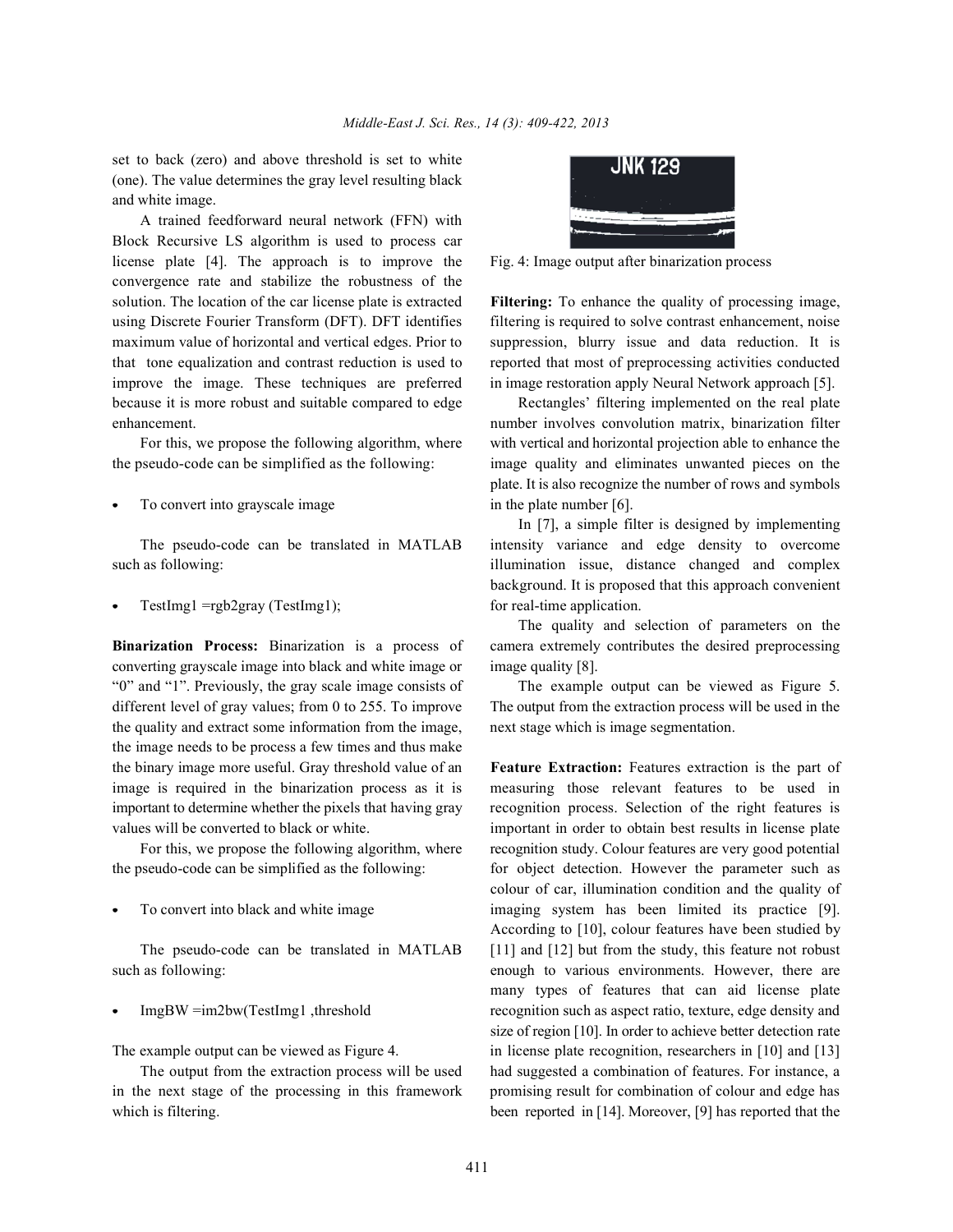

Fig. 5: Image output after filtreing process

use of simple geometrical features such as shape, aspect ratio and size are enough to find genuine license plate. Fig. 6: Image output after feature selection process However the researchers face problem such as clutter parts in the image and overcome it with edge density. Edge features of the car image are very important and edge density can be used to successfully detect a number Fig. 7: Image output after feature extraction process plate location due to the characteristics of the number plate [9]. The edge density features had been used in Higher-level object properties can be incorporated neighbourhood. In addition, this feature is more reliable level properties are as follow: and able to reduce processing time. Little computational time is one of important element in recognition especially • Shape, or in real-time detection. However, there is always trade-off  $\bullet$  Colour features between the number of features used in the system and the computational time [9, 13]. Then, it comes to the goal of segmentation which is

- 
- 

Then, the horizontal and vertical histograms are combined to get the matching region of a license plate is • Modifications, kept as candidate region or also known as meaningful • Extensions, or image. The example output can be viewed as Figure 6 and Combination of these 2 basic concepts Figure 7.

in the next stage which is image segmentation. segmentation techniques into three (3) which are:

in image processing study is image segmentation.  $\bullet$  Clustering methods. The segmentation process becomes important to the • Boundary detection: extensions of the edge detection processing of the image to find the meaningful techniques. information where it comes from the meaningful regions which represent higher level of data. The analysis of At the same point, Haralick and Shapiro [16] image requires large amount of low level of data which is categorized image segmentation techniques into six (6) in pixel to be extracted into meaningful information. which are:





[9, 10, 13] because the density of vertical edges at the into segmentation process, after completing certain license plate area is considerably higher than its preliminary segmentation process. Examples of higher-

- 
- 

For this, we propose the following algorithm, where to find regions that represent meaningful parts of objects. the pseudo-code can be simplified as the following: In segmentation, the image will be divided into regions based on the interest of the study.

To compare the vertical and horizontal histogram in Image segmentation methods will look for objects getting the required features. that either have some measure of homogeneity (within To extract the meaningful image based on the themselves), or contrast (with the objects on their border). features selected Most image segmentation algorithms can be divided as the following:

- 
- 
- 

The output from the extraction process will be used Classically, Umbaugh in [15] divide image

- **Image Segmentation:** One of the most popular topics Region growing and shrinking: subset of clustering
	-
	-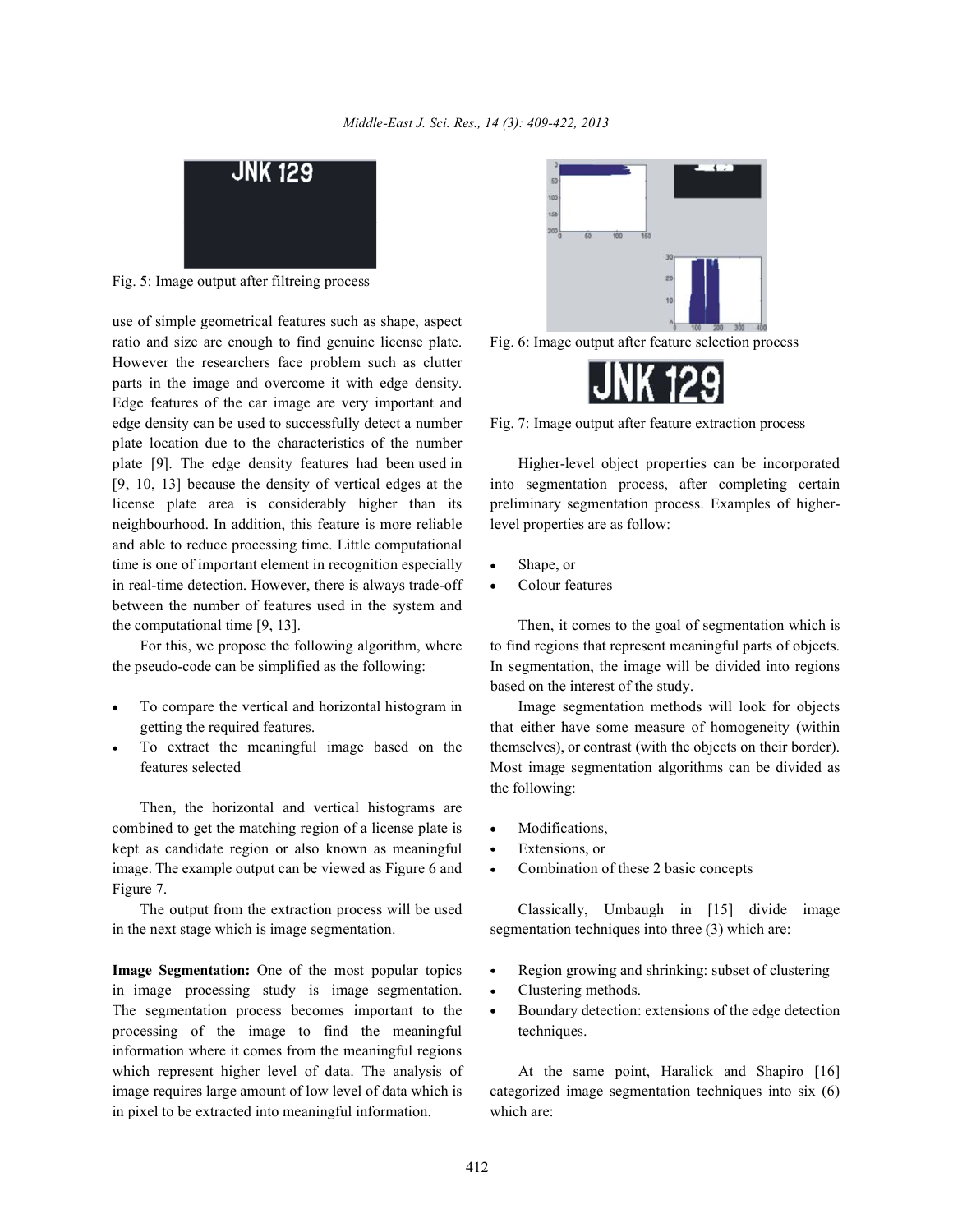- 
- 
- 
- Centroid linkage region growing schemes.
- 
- 

Clustering is one of the segmentation technique as Haralick and Shapiro [16] differentiated clustering and **Edge Detection:** There will be edge and line detection in segmentation such as follow: segmentation to divide regions into meaningful

- 
- 

any N-dimensional color or feature space, including as the base of another segmentation technique. the image by placing similar elements into groups, or process in image processing. Edge detection, or the mathematical space used for clustering. The details of boundaries first before we can proceed to segment an each methods in segmentation are explained in the next object from an image. This is because the edges identified sections. by edge detection are frequently disconnected. It means

**Thresholding:** Thresholding is one of the simplest and edges. most popular method in image segmentation. Two In segmentation, line detection is done to divide

- also called as adaptive thresholding schemes [17-19]. few edge points.
- Global thresholding is referring to assigning only one

- 
- 

problem, such that classifiying bilevel segmentation of an Algorithm [61-64].

Measurement space guided spatial clustering. image into object and background. Among the most Single linkage region growing schemes. common methods found for thresholding in image Hybrid linkage region growing schemes. segmentation are listed as the following:

- Spatial clustering schemes.  $\bullet$  Maximum entropy method [20-22].
- Split and merge schemes. Otsu's method (maximum variance) [23-26].
	- k-means clustering [27-35].

In clustering: the grouping is done in measurement line finding = Hough transform [37]. Hough transform is space.  $\qquad \qquad$  designed specifically to find lines. A line is a collection of In segmentation: the grouping is done in the spatial edge points (that are adjacent and have the same domain of the image. direction). The Hough algorithm will take a collection of information. Edge detection techniques: Line detection/ few edge points.

Clustering techniques can be used to any domain, eg: Edge detection techniques [38-53] have been used spatial domain's coordinates. This technique segments Basically, edge detection is also an independent clusters, based on some similarity measure. Clustering is sometimes it is called as edge finding is also closely differ from region growing and shrinking methods, where related to region detection. We need to find the region that we have to find the boundaries in order to get the

common types of thresholding are outlined as follow: regions into meaningful information. One of line detection Local thresholding is referred when an image is designed specifically to detect lines. A line is a collection partitioned into subregions and each subregion carry of edge points (that are adjacent and have the same different value of threshold. Local threshold method direction). The Hough algorithm will take a collection of technique is Hough transform. Hough transform is

threshold value to the entire image. **Region-Based Image Segmentation:** This technique Thresholding techniques also can be categorized into or classes according to the common properties of the two levels: image. There are few properties considered for this Bilevel thresholding: the image is two (2) regions and spectral profiles of the image. In this method, we want which are object (black) and background (white). to group the regions so that each of the pixels in the Multithresholding: the image is composed of few region will have similar value of the properties. There are objects with different surface characteristics thus many real applications used this method such as remote need multiple value of threshold. sensing, 2D and 3D images [54-55] while there are various Thresholding also can be analyzed as classification Markov Random Field Model [56-60] and Mumford-Shah attempt to classify a particular image into several regions process which are pattern and texture, intensity values models and algorithms used for this technique such as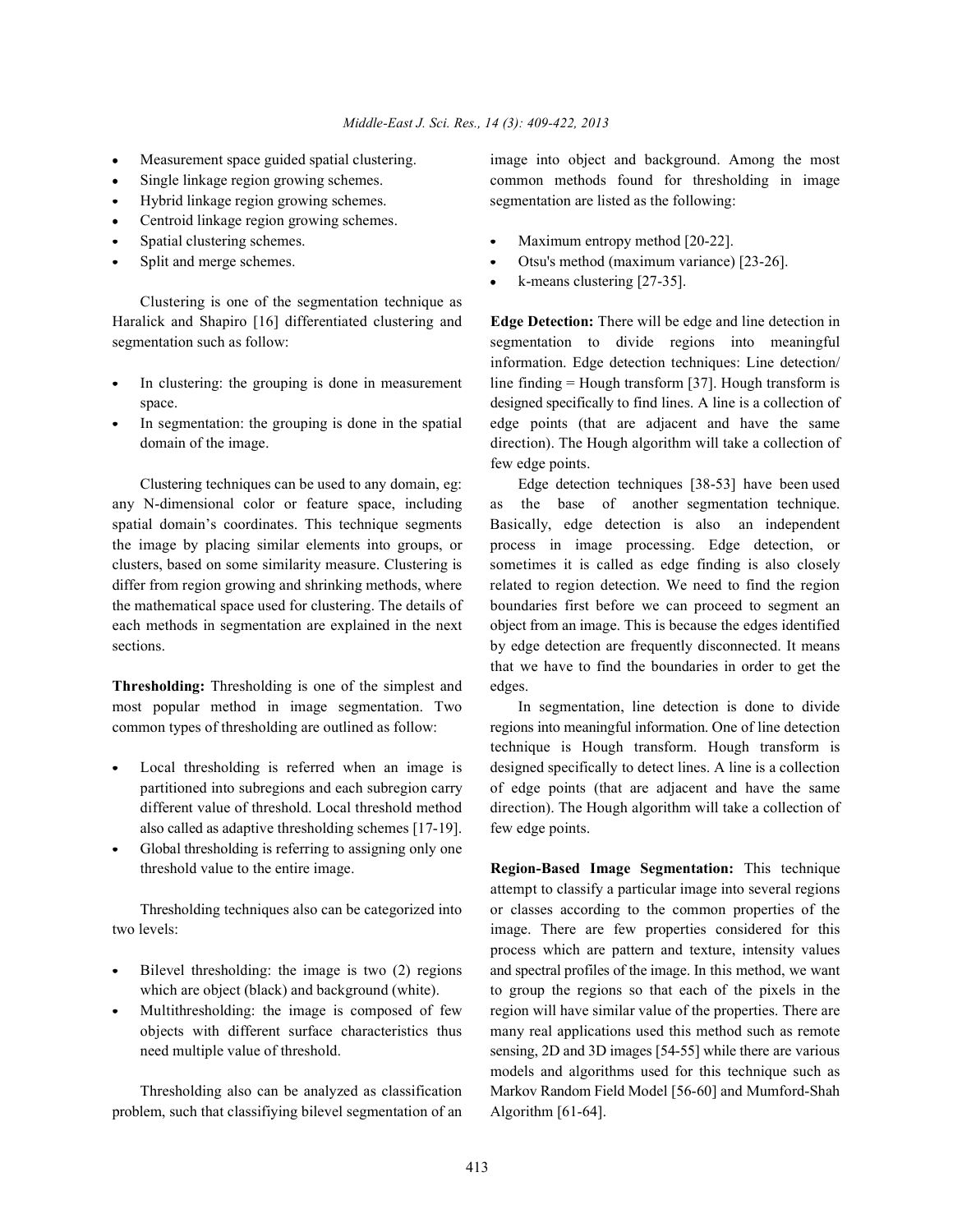**Compression-Based Methods:** In this method, segmentation will be done in a way the image will be compressed based on the similarity of the patterns of Fig. 8: Image output after segmentation process textures or boundary shape of the image. This method aims to minimize the length of the data where the optimal  $\bullet$  To get width of y-axis of the image to divide into segmentation can be achieved. There are few ways on subregion. how to calculate the coding length of the data such as  $\bullet$  To divide into subregion. Huffman coding or MDL (Minimum Description Length) • To remove blank space. principle  $[65-66]$ , where they can be found in previous  $\bullet$  To get same size after region has been divided. studies [67-70].

**Histogram-Based Methods:** #Histogram-based method To wrap up, a good segmentation process should [71-76] is one of the frequently used for image turn out uniform and homogeneous regions with respect segmentation techniques. In this method, we will produce to some characteristics such as gray tone or texture as a vertical and a horizontal histogram accordingly. well as simple regions without many small holes. The This process is to get a group of pixels in vertical and output from the segmentation will be used in the next horizontal regions where they will lead to distinguishing stage which is character recognition. the gray levels of the image.

background and object. Normally, the background is important task in recognizing the plate number [109]. assigned as one gray level whiles the object (or also The recognition of characters has been a problem that has called as subject) is another gray level. Usually, received much attention [110, 111] in the fields of image background will secure the largest part of the image so the processing, pattern recognition and artificial intelligence. gray level of it will have larger peak in the histogram It is because there is a lot of possibility that the character compared to the object of the image. produced from the normalization step differ from the

[77-79] technique use row and column  $(r, c)$  based image character and affect the effectiveness and increase the domain. It can be considered as subset of clustering complexity of the whole system. In Malaysian car plate, methods, but limited to spatial domain. Spatial domain there are two groups of character, which is alphabet and means ..... The methods can be: numeric. It is important for the system to differentiate the

- Local : operating on small neighbourhoods, or. due to the similarities in the form of shape.
- 
- 

segmentation method called split and merge [100-108]. provide any useful information to recognize the plate Split and merge is also called as quadtree segmentation number. Thus, the image is first processed for noise where it based on quadtree partition. The data structure reduction and normalization [111, 112]. Noise reduction used in split and merge is called quadtree where a tree is to ensure that the image is free from noise [112]. which has nodes and each node can have four children. The normalization is where the isolated characters are It divides regions that do not pass a homogeneity test resized to fit the characters into a binary window and and combines regions that pass the homogeneity test. form the input for recognition process [111, 112].

the pseudo-code can be simplified as the following: extra white spaces in all side of the characters.

# JN K129

- 
- 
- 
- 

The example output can be viewed as Figure 8.

In common, an image will have two regions: **Character Recognition:** Character recognition is the most **Region-Growing Methods:**Region Growing and Shrinking and style [110] that could result in recognition of false database. The same characters may differ in sizes, shape character correctly as sometimes the system may confuse

Global : operating on the entire image, or. When a plate number is put for visual recognition, Combination of both. it is expected to be consisting of one or more characters. **Split-and-Merge Methods:** There is an alternative for for example, it may contain pictures and colors that do not For this, we propose the following algorithm, where The characters are segment into a block that contains no However, it may also contain the unwanted information;

To get width of y-axis of the image to divide into of an image is converting the individual character subregion. **into binary matrix based on the specified dimensions.** Next is the process of digitization [110]. Digitization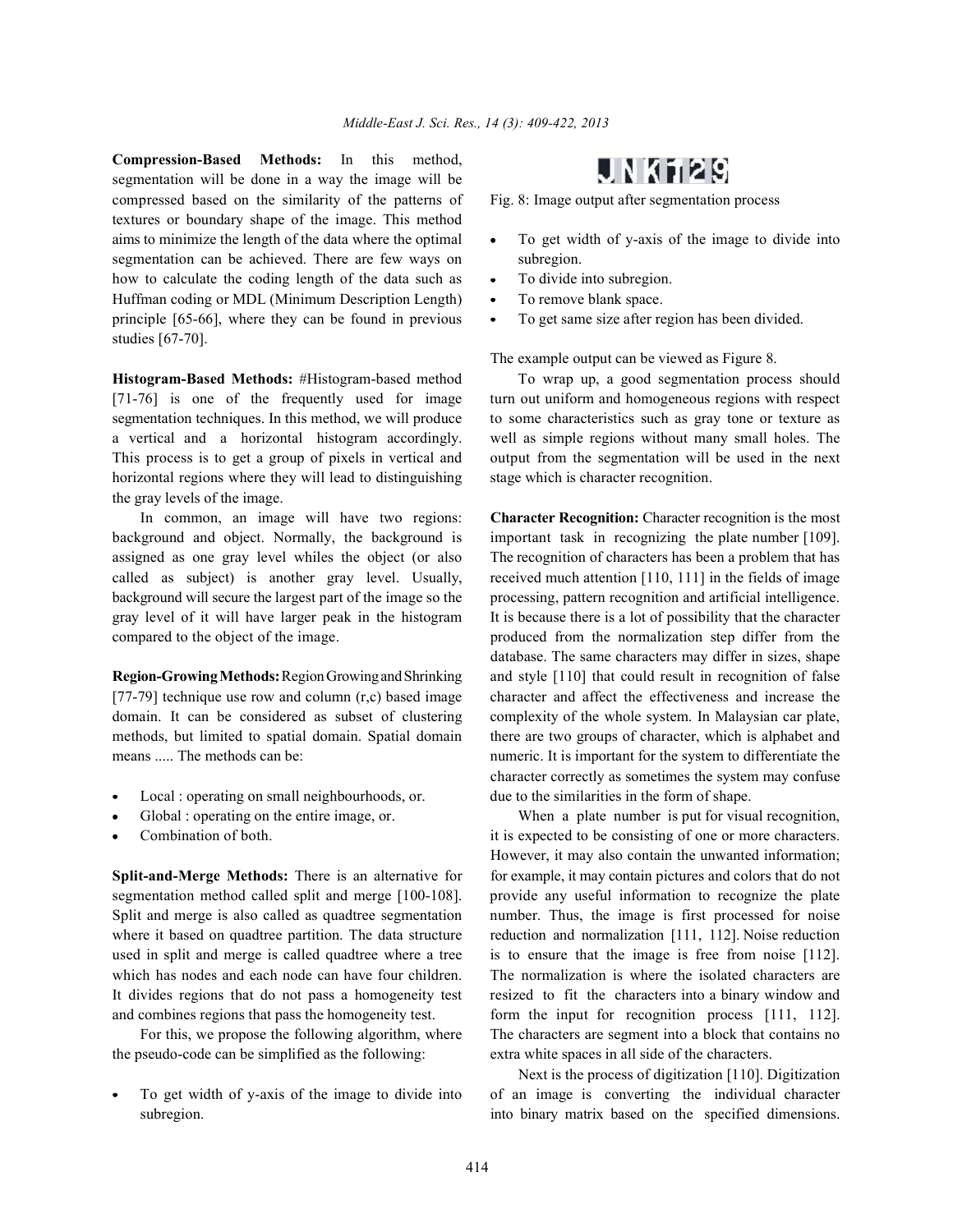

between the input and stored patterns in the database. The weight is modified using the error between the For example, in Figure 9, the alphabet A has been digitized corresponding outputs with desired output. Neural into 24x15=360 binary matrix, each having either black or network learns through updating their weight [110]. white color pixel [113, 114, 117, 118]. It is important to The purpose of adjusting the weight is to make the output convert the data into meaningful information. A binary closer to the desired output. It is very important to expand image function can then be assign for each black pixel, the the size of training database in neural network because value is  $\theta$  (background) and for each white pixel, the value the efficiency and accuracy of the character recognition is 1 (foreground) [113, 115]. will be improved [109].

There are a few methods applied for the recognition of characters like template matching, feature extraction, **Chain Code:** Chain code is one of the techniques that are geometric approach, neural network, support vector able to do the character recognition process [122]. It is machine, Hidden Markov Model and Bayes net [111, 112, one of the shape representations that are used to 116]. represent a boundary of a connected sequence of straight

identify the segmented character [114] by finding the may proceed in clockwise or in anticlockwise direction like small part in image that match with the template. This in Figure 11 [122, 123, 125]. Collision might be occurred method need character image as their template to store in when there is multi-connectivity in the character and thus the database [111]. The identification is done by multiple chain codes is produces to represent the segment calculating the correlation coefficient where the template of the character [123, 126]. Besides, the same character the score the highest coefficient is identified as the might produce different chain code depend on the starting character of the input  $[111, 112]$ . There are three type of point and their connectivity direction  $[124]$ . Thus in order matching factor that represent the output which are exact to standardize the character recognition, some additional matching, complete mismatching and confused matching parameter is needed and calculated [126]. Some constant [120]. However, due to some similarities in characters, parameters that need to justify are segment slope angle, there might be some error during the recognition [121]. character height and the index in the row [126]. Example of character similarities are like, B and 8 or 3, S and 5, Q and G or 0. It should be noted that the size of **Hidden Markov Model:** Hidden Markov Model (HMM) input image and the template must be exactly the same is another common used technique for character [114]. recognition. HMM is a probabilistic technique [127, 128]

Network (MLP NN) [113, 115] in Figure 10 is commonly A HMM is defined as a doubly stochastic process that is used in pattern recognition. MLP has been used to solve not directly observable (hidden), but can only be various problems by training it in supervise learning with observed through another set of stochastic process that the back-propagation algorithm [109, 110, 115, 119]. produce the sequence of observed character [129, 131].



Fig. 10: Multilayer perceptron in neural network

Fig. 9: Image digitization The training is done in order to make the input leads This process will ensure the uniformity of dimensions is randomly generated and iteratively modified [113]. to a specific target output [111, 116]. The initial weight

**Template Matching:** Template matching is a technique to 4-connectivity and 8-connectivity of the segment that line segments [122]. The representation is based on

**Neural Network:** A Multi-Layer Perceptron Neural recognition, biological sequence and modeling [129, 130]. that is widely used in pattern recognition area like speech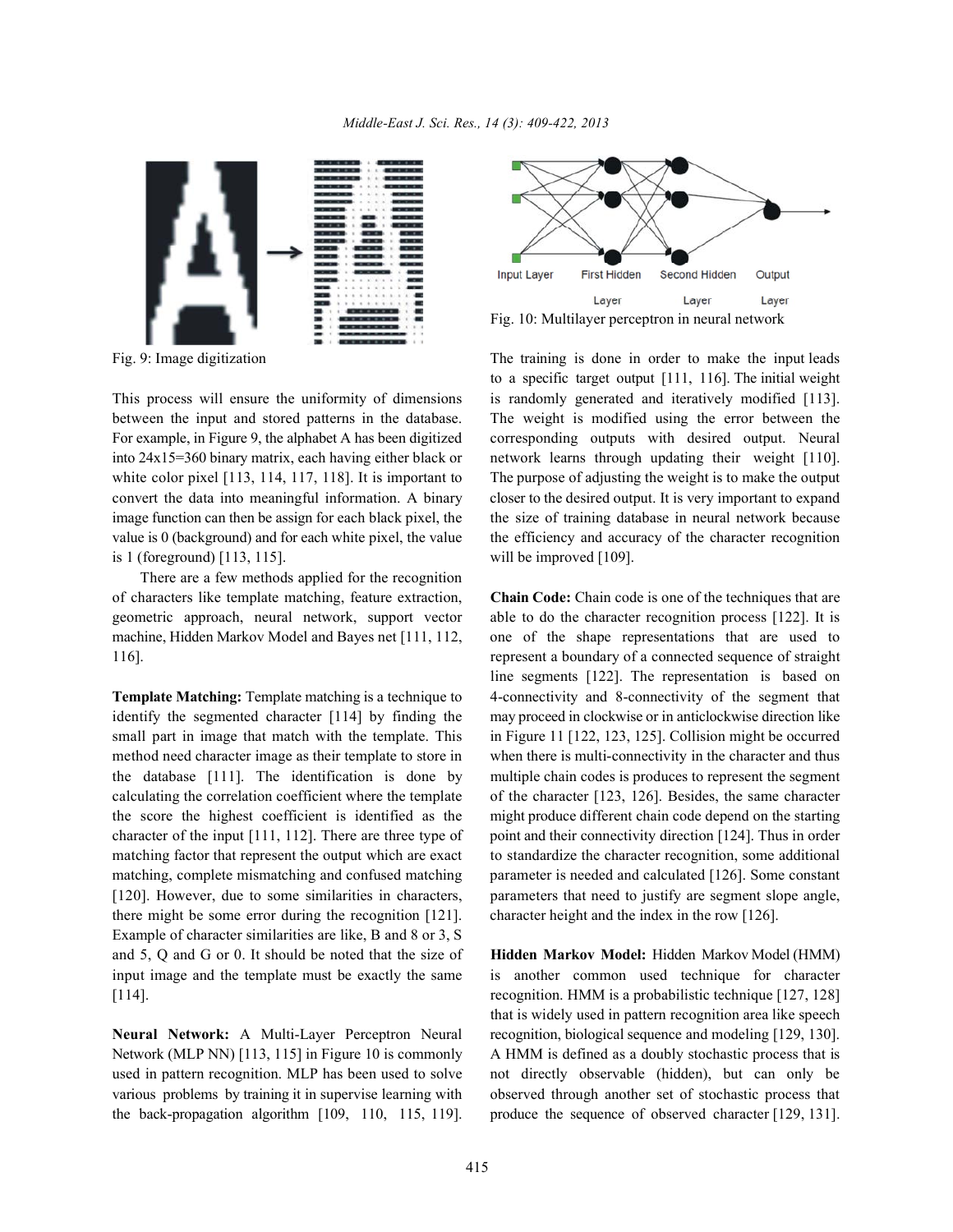

Fig. 11: Direction number for 4-directional chain code and 8-directional chain code adapted from N.A. Jusoh, J.M



Fig. 12: Hidden Markov Model topology for license plate image adapted from S.A. Daramola, E. Adetiba, *et al*. [127]



Fig. 13: Image output after character recognition process

For character recognition, two main approached is used to construct the model, either for each character or for each word [129]. The advantage of this technique is that it has the ability to learn the similarities and differences between the image samples [127]. For training stage, the sample image must be exactly the same size with the images to deal with [132]. The license plate is represented as a sequence of state as Figure 12, which can generate the observation vector, based on the associated probability distribution. The transition probability is responsible to observe the transition occurred between the states [131, 133]. The parameters or probabilities in HMM are trained using the observation vector extracted from the image samples of license plate [127, 131].

The example output can be viewed as Figure 13. The output from the recognition process will be the final output of the license plate recognition in this framework of study.

#### **CONCLUSION**

To conclude this paper, we have presented the review of image processing techniques for license plate recognition with various approaches. The experiment has been done in MATLAB to show the basic process of the image processing especially for license plate in Malaysia case study. There are many more techniques and approaches have been studied for in various stages of image processing as well as there are also lack of studies in image processing stages, for example Pal and Pal in [Z1] reveals that earlier reviews on colour image segmentation have not given much attention.

### **ACKNOWLEDGEMENTS**

We would like to acknowledge the Malaysian Technical University Network - Centre of Excellence (MTUN CoE) for the funding granted, MTUN/ 2012/ UTeM-FTMK/11 M00019. We also would like to thank all friends and colleagues for their helpful comments and courage.

#### **REFERENCES**

- 1. Zhiwen, W.A.N.G. and L.I. Shaozi, 0000. "Research an Implement for Vehicle License Place Recognition Based on Improved BP Network."
- 2. Malviya, A. and S.G. Bhirud, 0000. "Image Fusion of Digital Images."
- 3. Koval, V., V. Turchenko, V. Kochan, A. Sachenko and G. Markowsky, 0000. "Smart License Plate Recognition System Based on Image Processing Using Neural Network."
- 4. Parisi, R., E.D. Di Claudio, G. Licarelli and G. Orlandi, 0000. "Car Plate Recognition By Neural Networks and Image Processing."
- 5. Kumar, Parasuraman and P. Vasantha Kumar, 2002. An Efficient Method for Indian Vehicle License. Patern Recognition, 35: 2279-2301.
- 6. Plate Extraction and Character Segmentation, 2010. IEEE International Conference on Computational Intelligence and Computing Research.
- 7., Vahid Abolghasemi and Alireza Ahmadyfard, 2009. An edge-based color-aided method for license plate detection, Image and Vision Computing, 27: 1134-1142.
- 8. Nijhuis, J.A.G., M.H. Ter Brugge and K.A. Helmholt, 0000. Car License Plate Recognition with Neural Networks and Fuzzy Logic.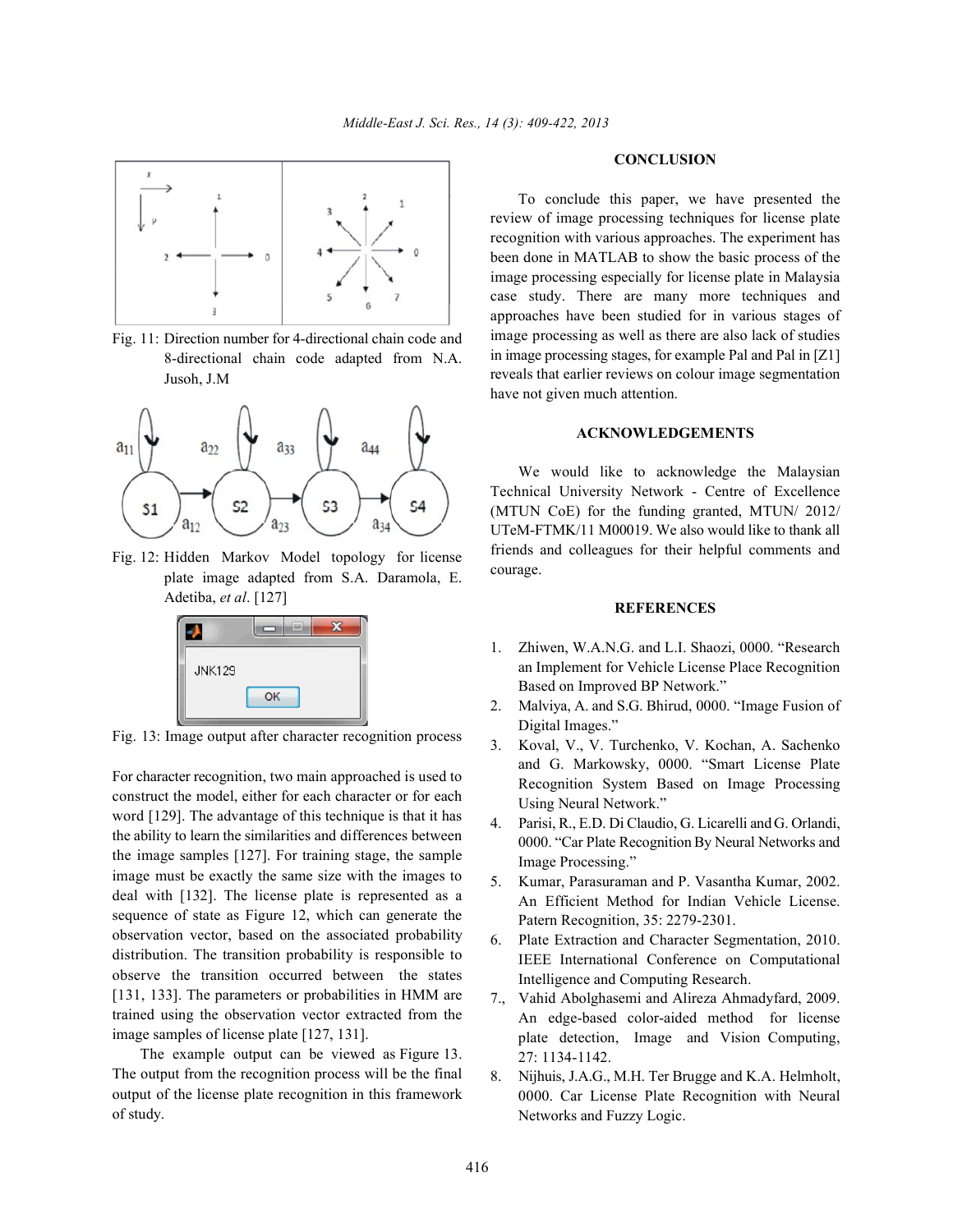- 
- method of license plate location. In: Pattern 24(16): 3069-3078.
- and mathematical morphology. In: 6th Internat. Conf. Recognition Letters, 25(10): 1133-1141. on Signal Process., 1: 748-751. 24. Liu, C.C., C.Y. Tsai, J. Liu, C.Y. Yu and S.S. Yu, 2012.
- Image Process, 2: 782-785. with Applications, 64(5): 1100-1107.
- 13. Jusoh, N.A. and J.M. Zain, 2009. Application of 25. Chen, Q., L. Zhao, J. Lu, G. Kuang, N. Wang and Journal of Computer Science and Network Security, IET Image Processing, 6(4): 426-433. 9: 223-227. 26. Xiangyang Xu, Shengzhou Xu, Lianghai Jin and
- Transactions on Intelligent Transportation System, Letters, 32(7): 956-961. 5: 43-53. 27. Deng-Yuan Huang and Chia-Hung Wang, 2009.
- Visual Graph Image Process, 44: 279-295. Letters, 30(3): 275-284.
- 16. Umbaugh, S.E., 2005. "Computer Imaging Digital 28. Choong, M.Y., W.L. Khong, W.Y. Kow, L. Angeline
- 
- Paramartha Dutta, 2011. Multilevel Image 2012, Art. No. 6274360, 2012, pp: 307-312.
- 19. Nong Sang, Heng Li, Weixue Peng and Tianxu 20(3): 216-225. Zhang, 2007. Knowledge-Based Adaptive 30. Max Mignotte, 2011. "A de-texturing and spatially 25(8): 1263-127. 32(2): 359-367.
- Medicine, 40(2): 231-236. Pattern Recognition, 35(9): 1959-1972.
- 
- 9. Abolghasemi, V. and A. Ahmadyfard, 2009. An-edge- 22. Wen-Bing Tao, Jin-Wen Tian and Jian Liu, 2003. based color aided method for license plate detection Image Segmentation By Three-Level Thresholding In: Image and Vision Computing., 27: 1135-1142. Based On Maximum Fuzzy Entropy And Genetic 10. Zheng, D., Y. Zhao and J. Wang, 2005. A efficient Algorithm. Pattern Recognition Letters,
- Recognition Letters., 26: 2431-2438. 23. Xie, J. and H.T Tsui, 2004. Image segmentation based 11. Zhu, W.G., G.J. Hou and X. Jia, 2002. A study of on maximum-likelihood estimation and optimum locating vehicle license plate based on color feature entropy-distribution (MLE–OED). Pattern
- 12. Wei, W., M.J. Waang and Z.X. Huang, 2001. "A pectoral muscle segmentation algorithm for digital An automatic method of location for number-plate mammograms using Otsu thresholding and multiple using color features. In: Proc. Internat. Conf. on regression analysis," Computers and Mathematics
	- freeman chain codes: an alternative recognition Y. Jiang, 2012. "Modified two-dimensional Otsu technique for malaysian car plates. In: International image segmentation algorithm and fast realisation,"
- 14. Chang, S.L., L.S. Chen, Y.C. Chung and S.W. Chen, Enmin Song, 2011. "Characteristic analysis of Otsu 2004. Automatic license plate recognition., In: IEEE threshold and its applications," Pattern Recognition
- 15. Hertz, L. and R.W. Schafer, 1988. "Multilevel "Optimal multi-level thresholding using a two-stage Thresholding Using Edge Matching" Computer Otsu optimization approach," Pattern Recognition
- Analysis and Processing," A CRC Press Book. and K.T.K. Teo, 2012. "Graph-based image 17. Haralick, R.M. and L.G. Shapiro, 1985. Survey: Image segmentation using k-means clustering and Segmentation Techniques. Computer Vision Graphics normalised cuts," Proceedings - 2012 4th International and Image Process, 29: 100-132. Conference on Computational Intelligence, 18. Siddhartha Bhattacharyya, Ujjwal Maulik and Communication Systems and Networks, CICSyN
	- Segmentation With Adaptive Image Context 29. Siddiqui, F.U. and N.A.M. Isa, 2012. Based Thresholding. Applied Soft Computing, "Optimized K-means (OKM) clustering algorithm 11(1): 946-962. for image segmentation," Opto-electronics Review,
	- Thresholding Segmentation Of Digital Subtraction constrained K-means approach for image Angiography Images. Image and Vision Computing, segmentation Pattern Recognition Letters,"
- 20. Zhang, J., C.H. Yan, C.K. Chui and S.H. Ong, 2010. 31. Clausi, D.A., 2002. "K-means Iterative Fisher (KIF) Fast segmentation of bone in CT images using 3D unsupervised clustering algorithm applied to image adaptive thres holding. Computers in Biology and texture segmentation," Original Research Article
- 21. Du Feng, Shi Wenkang, Chen Liangzhou, Deng Yong 32. Wen-Liang Hung, Yen-Chang Chang and E. Stanley and Zhu Zhe, 2005. Infrared image segmentation with Lee, 2011. "Weight selection in *W*-*K*-means algorithm 2-D maximum entropy method based on particle with an application in color image segmentation," swarm optimization (PSO) Pattern Recognition Original Research Article Computers and Letters, 26(5): 597-603. Mathematics with Applications, 62(2): 668-676.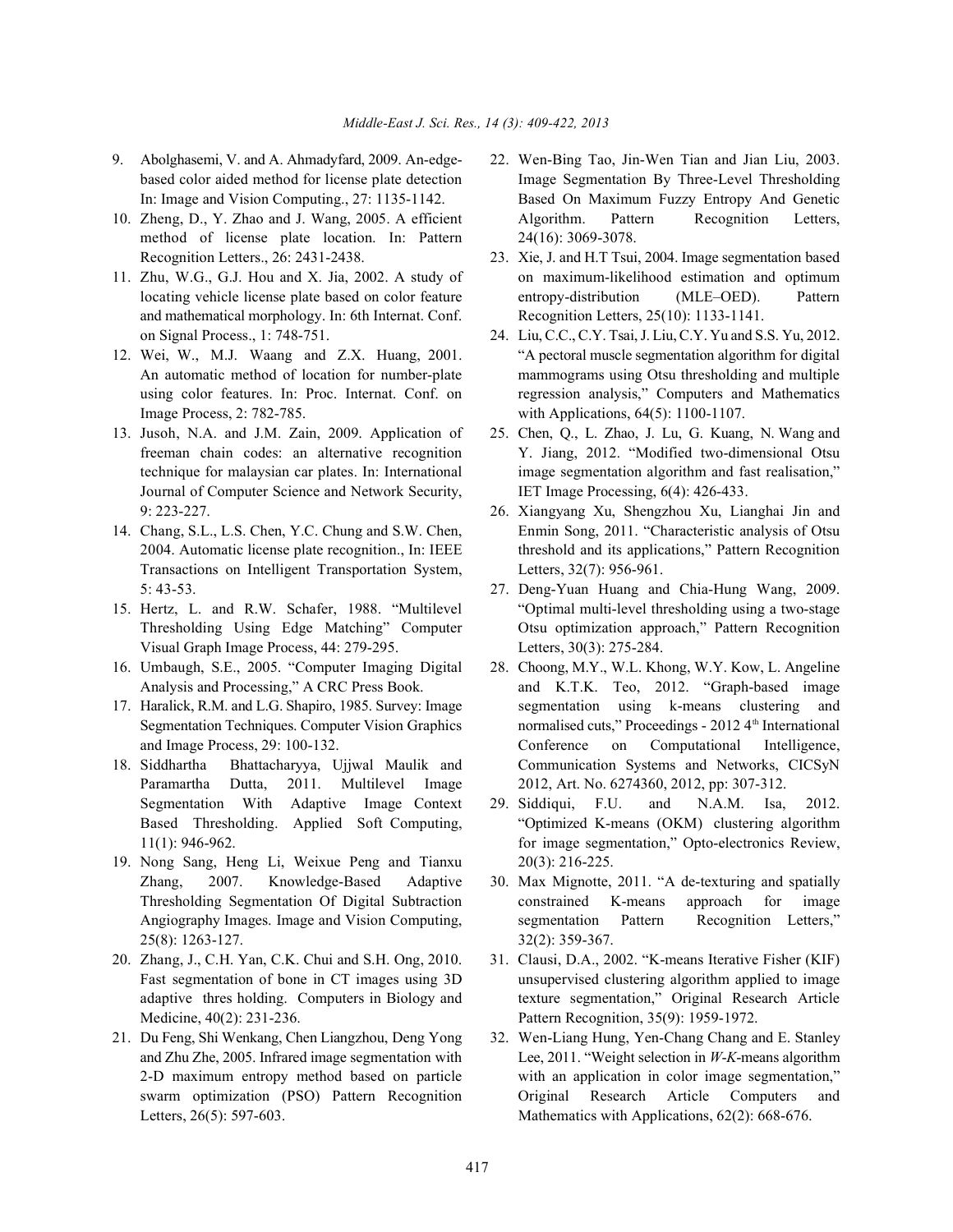- hemispherical images from forest environments," Pattern Recognition, 24(11): 1105-1112.
- lesion image detection based on color-converted Pattern Recognition, 27(2): 277-294. K-means clustering segmentation," Original Research 45. Ali Etemad, S. and Tony White, 2011. "An ant-
- image identification using k-means clustering with Computing, 11(8): 4883-4893. morphological processing," Original Research Article 46. Tan, T.N., 1995. "Texture edge detection by
- Varghese S. Jacob and Phillip A. Lewis, 1996. 28(9): 1283-1298. "Comparative performance of the FSCL neural net 47. Ardeshir Goshtasby, Hai-Lun Shyu, 1995. "Edge Original Research Article European Journal of Image and Vision Computing, 13(3): 169-177. Operational Research, 93(2): 346-357. 48. Sugata Ghosal and Rajiv Mehrotra, 1993.
- region-based object retrieval using generalized Recognition, 26(2): 295-306. Hough Transform," Pattern Recognition, 49. Xiaoyi Jiang and Horst Bunke, 1999. "Edge Detection
- image segmentation," Original Research Article 50. Chen, T., Q.H. Wu, R. Rahmani-Torkaman and
- Najim, 1996. "Image segmentation by a dynamic Recognition, 35(1): 199-210.
- 40. Jing Huang, Xinge You, Yuan Yan Tang, Liang Du 29(2-3): 142-154. and Yuan Yuan, 2009. "A novel iris segmentation 52. Srinivasan, V., P. Bhatia and S.H. Ong, 1994. "Edge Research Article SignalProcessing, 89(12): 2630-2643. Article Pattern Recognition, 27(12): 1653-1662.
- 
- 42. Karina Waldemark, Thomas Lindblad, Vlatko 43(4): 1233-1243. Beèanoviæ, Jose L.L. Guillen and Phillip L. Klingner, 54. Zhongwu Wang, John R. Jensen and Jungho Im, Pattern Recognition Letters, 21(3): 227-237. 25(10): 1149-1165.
- 33. Javier Herrera, P., Gonzalo Pajares and María Guijarro, 43. Yu Xiaohan, Juha Ylä-Jääski and Yuan Baozong, 2011. "A segmentation method using Otsu and 1991. "A new algorithm for texture segmentation fuzzy k-Means for stereovision matching in based on edge detection," Original Research Article
- Original Research Article Applied Soft Computing, 44. William E. Higgins and Chaoming Hsu, 1994. 11(8): 4738-474. "Edge detection using two-dimensional local 34. Li-Hong Juang and Ming-Ni Wu, 2010. "MRI brain structure information," Original Research Article
- Article Measurement, 43(7): 941-949. inspired algorithm for detection of image edge 35. Li-Hong Juang and Ming-Ni Wu, 2011. "Psoriasis features," Original Research Article Applied Soft
- Measurement, 44(5): 895-905. modelling visual cortical channels," Original 36. Sundar P.V. Balakrishnan, Martha C. Cooper, Research Article Pattern Recognition,
	- and K-means algorithm for market segmentation," detection by curve fitting," Original Research Article
- 37. Chi-Han Chung, Shyi-Chyi Cheng and Chin-Chun "Orthogonal moment operators for subpixel edge Chang, 2010. "Adaptive image segmentation for detection," Original Research Article Pattern
- 43(10): 3219-3232. in Range Images Based on Scan Line 38. Hongzhi Wang and John Oliensis, 2010. Approximation," Original Research Article Computer "Generalizing edge detection to contour detection for Vision and Image Understanding, 73(2): 183-199.
- Computer Vision and Image Understanding, J. Hughes, 2002. "A pseudo top-hat mathematical 114(7): 731-744. morphological approach to edge detection in dark 39. Mo Dai, Pierre Baylou, Louis Humbert, Mohamed regions," Original Research Article Pattern
	- thresholding using edge detection based on 51. Zhengchun Lin, Jinshan Jiang and Zhiyan Wang, cascaded uniform filters," Original Research Article 2011. "Edge detection in the feature space," Original Signal Processing, 52(1): 49-63. Research Article Image and Vision Computing,
	- using radial-suppression edge detection," Original detection using a neural network," Original Research
- 41. Ye Zhou, John Starkey and Lalu Mansinha, 2004. 53. Marte A. Ramírez-Ortegón, Ernesto Tapia, Lilia L. "Segmentation of petrographic images by integrating Ramírez-Ramírez, Raúl Rojas and Erik Cuevas, 2010. edge detection and region growing," Original "Transition pixel: A concept for binarization based on Research Article Computers and Geosciences, edge detection and gray-intensity histograms," 30(8): 817-831. Original Research Article Pattern Recognition,
	- 2000. "Patterns from the sky: Satellite image analysis 2010. An automatic region-based image segmentation using pulse coupled neural networks for pre- algorithm for remote sensing applications. processing, segmentation and edge detection," Environmental Modelling and Software,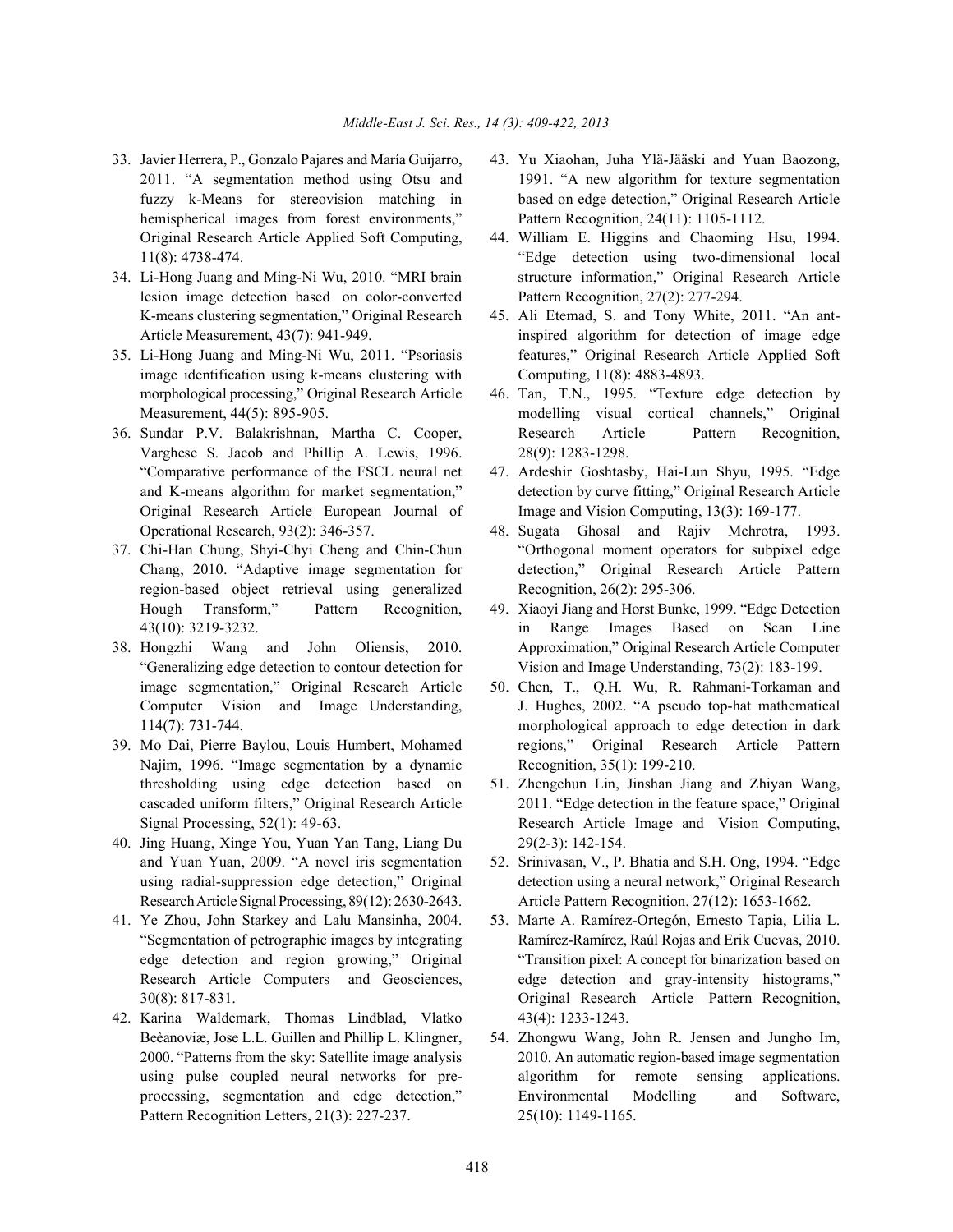- Real, 2011. Region-based segmentation of 2D and 3D images with tissue-like P systemsOriginal Research Article Pattern Recognition Letters, 32(16): 2206-2212.
- 56. Chung-Lin Huang, Tai-Yuen Cheng and Chaur-Chin Chen, 1992. Color images' segmentation using scale space filter and markov random field. Pattern Recognition, 25(10): 1217-1229.
- 57. Kim, Y. and Hyun S. Yang, 1994. A systematic way for region-based image segmentation based on Markov Random Field model. Pattern Recognition Letters, 15(10): 969-976.
- 58. Zoltan Kato and Ting-Chuen Pong, 2006. A Markov random field image segmentation model for color textured images. Image and Vision Computing, 24(10): 1103-1114.
- 59. Xiao Wang and Han Wang, 2004. Markov random field modeled range image segmentation. Pattern Recognition Letters, 25(3): 367-375.
- 60. Barker, S.A. and P.J.W. Rayner, 2000. Unsupervised image segmentation using Markov random field models. Pattern Recognition, 33(4): 587-602.
- 61. Alfonso Vitti, 2012. The Mumford–Shah Variational Model For Image Segmentation: An Overview Of The Theory, Implementation And Use. ISPRS Journal of Photogrammetry and Remote Sensing, 69: 50-64.
- 62. Xiaojun Du, Wumo Pan and Tien D. Bui, 2009. Text Line Segmentation In Handwritten Documents Using Mumford-Shah Model. Pattern Recognition, 42(12): 3136-3145.
- 63. Noha El-Zehiry, Prasanna Sahoo and Adel Elmaghraby, 2011. CombinatorialOptimization Of The Piecewise Constant Mumford-Shah Functional With Application To Scalar/Vector Valued And Volumetric Image Segmentation. Image and Vision Computing, 29(6): 365-381.
- 64. Jin-Ping Song and Shuai-Jie Li, 2007. An Improved Mumford-Shah Model and Its Applications to Image Processing with the Piecewise Constant Level Set Method. Acta Automatica Sinica, 33(12): 1259-1262.
- 65. Lena Chang, 2004. Multispectral image compression using eigenregion-based segmentation. Pattern Recognition, 37(6): 1233-1243.
- 66. Ragnar Nohre, 1995. Computer vision: Compress to comprehend. Pattern Recognition Letters, 16(7): 711-717.
- 67. Sambhunath Biswas, 2003. "Segmentation based compression for graylevel images," Original Research Article Pattern Recognition, 36(7): 1501-1517.
- 55. Hepzibah A. Christinal, Daniel Díaz-Pernil and Pedro 68. Yibing Yang, Hong Yan and Donggang Yu, 2000. "Content-lossless document image compression based on structural analysis and pattern matching," Original Research Article Pattern Recognition, 33(8): 1277-1293.
	- 69. Chung-Tao Chu, Dimitris Anastassiou and Shih-Fu Chang, 1997. "Hybrid object-based/block-based coding in video compression at very low bit-rate," Original Research Article Signal Processing: Image Communication, 10(1-3): 159-171.
	- 70. Robert J. Bonneau and Henry E. Meadows, 2001. "A Multiresolution Markov Approach to Model-Based Image Compression," Original Research Article Digital Signal Processing, 11(4): 346-358.
	- 71. Kun Qin, Kai Xu, Feilong Liu and Deyi Li, 2011. "Image segmentation based on histogram analysis utilizing the cloud model," Original Research Article Computers and Mathematics with Applications, 62(7): 2824-2833.
	- 72. Alireza Khotanzad, Abdelmajid Bouarfa, 1990. "Image segmentation by a parallel, non-parametric histogram based clustering algorithm," Original Research Article Pattern Recognition, 23(9): 961-973.
	- 73. Bonnet, N., J. Cutrona and M. Herbin, 2002. "A 'nothreshold' histogram-based image segmentation method," Pattern Recognition, 35(10): 2319-2322.
	- 74. Guang-Hai Liu and Jing-Yu Yang, 2013. "Contentbased image retrieval using color difference histogram," Original Research Article Pattern Recognition, 46(1): 188-198.
	- 75. Mohammad J. Abdollahifard, Karim Faez, Mohammadreza Pourfard and Mojtaba Abdollahi, 2011. "A histogram-based segmentation method for characterization of self-assembled hexagonal lattices," Original Research Article Applied Surface Science, 257(24): 10443-10450.
	- 76. Nakib, A., H. Oulhadj and P. Siarry, 2007. "Image histogram thresholding based on multiobjective optimization,O" riginal Research Article Signal Processing, 87(11): 2516-2534.
	- 77. Liu, J., Y. Ma, K. Chen and S.B. Li, 2012. "A novel color image segmentation method based on improved region growing," Lecture Notes in Computer Science (including subseries Lecture Notes in Artificial Intelligence and Lecture Notes in Bioinformatics) 7530 LNAI, pp: 365-373.
	- 78. Angelina, S., L.P. Suresh and S.H.K. Veni, 2012. "Image segmentation based on genetic algorithm for region growth and region merging," International Conference on Computing, Electronics and Electrical Technologies, ICCEET, Art. No. 6203833, pp: 970-974.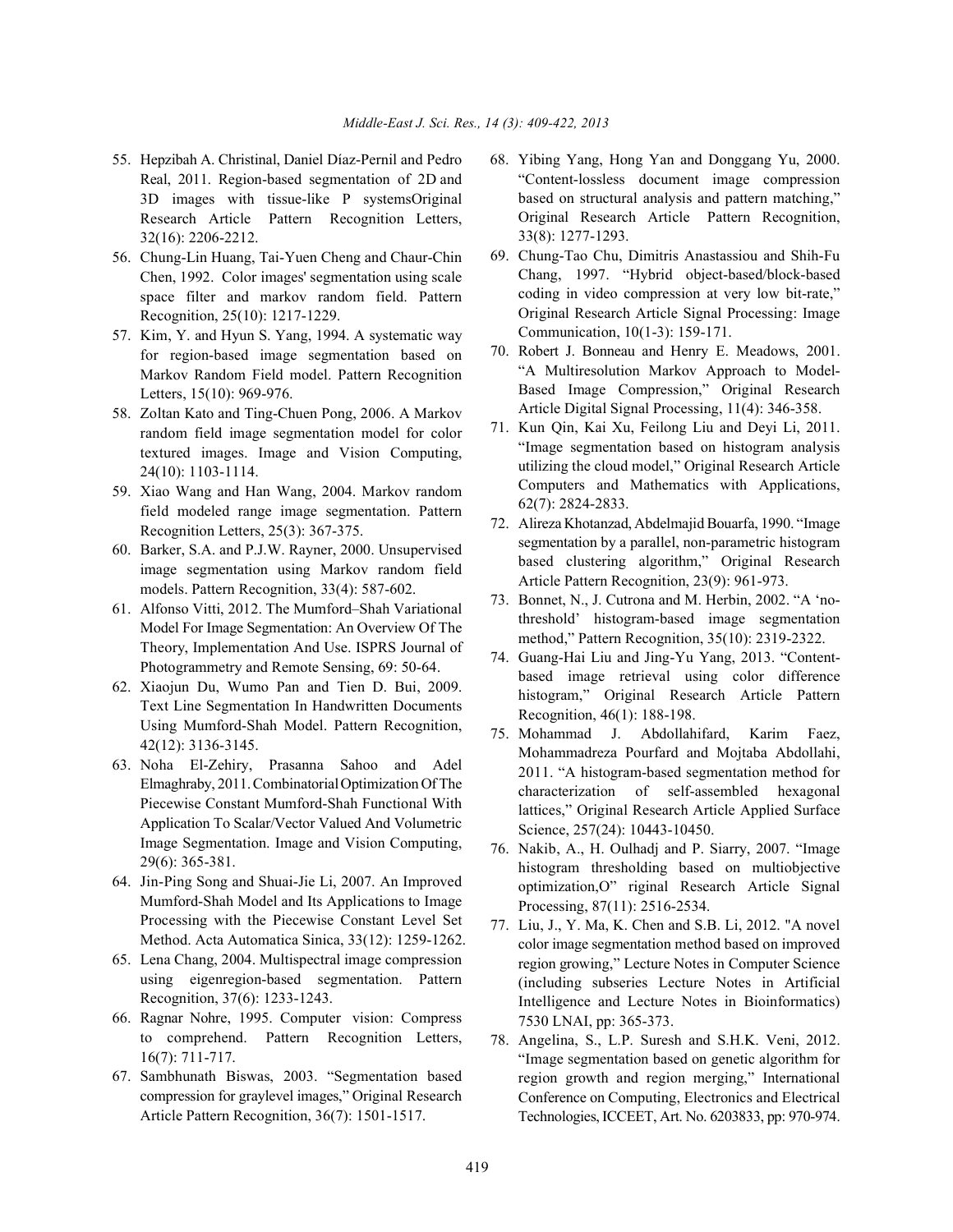- 
- 80. Chung-Chia Kang, Wen-June Wang and Chung-Hao Imaging and Graphics, 16(5): 323-331. Kang, 2012. "Image segmentation with complicated 90. Hazem M. Raafat Andrew and K.C. Wong, 1988.
- Macq, 1997. "A queue-based region growing 91. Ye Zhou, John Starkey and Lalu Mansinha, 2004.
- 82. Chantal Revol and Michel Jourlin, 1997. "A new 30(8): 817-831.
- 83. Moghaddamzadeh, A. and N. Bourbakis, 1997. Pattern Recognition, 23(9): 953-960. "A fuzzy region growing approach for segmentation 93. Hazem M. Raafat Andrew and K.C. Wong, 1988.
- "A constrained region growing approach based Processing, 42(1): 133-134. on watershed for the segmentation of low 94. Michel Kocher and Riccardo Leonardi, 1986.
- 85. Alain, Tremeau and Nathalie Borel, 1997. "A region 11(1): 47-60.
- 86. Maria Dolores Gil Montoya, C. Gil and I. Garca<sup>'</sup>a, 18(10): 1065-1071. 2003. "The load unbalancing problem for region 96. Jean-Pierre Gambotto, 1993. "A new approach to Computing, 63(4): 387-395. 14(11): 869-875.
- 
- Rahman, Arsmah Ibrahim, Rozi Mahmud, Siti Salmah Computing, 8(2): 135-149. Yasiran and Abdul Kadir Jumaat, 2010. "Region and 98. Copty, N., S. Ranka, G. Fox and R.V. Shankar, 1994. Social and Behavioral Sciences, 8: 634-639. 21(1): 160-168.
- 79. Ye Zhou, John Starkey and Lalu Mansinha, 2004. 89. Maria Kallergi, Kevin Woods, Laurence P. Clarke, "Segmentation of petrographic images by integrating Wei Qian and Robert A. Clark, 1992. "Image edge detection and region growing," Original segmentation in digital mammography: Comparison Research Article Computers and Geosciences, of local thresholding and region growing algorithms," 30(8): 817-831. Original Research Article Computerized Medical
- background by using seeded region growing," "A texture information-directed region growing Original Research Article AEU - International Journal algorithm for image segmentation and region of Electronics and Communications, 66(9): 767-771. classification," Original Research Article Computer 81. Jean-Philippe Thiran, Vincent Warscotte and Benoît Vision, Graphics and Image Processing, 43(1): 1-21.
	- algorithm for accurate segmentation of multi- "Segmentation of petrographic images by integrating dimensional digital images," Original Research Article edge detection and region growing," Original Signal Processing,  $60(1)$ : 1-10. Research Article Computers and Geosciences,
	- minimum variance region growing algorithm for image 92. Todd R. Reed, Harry Wechsler, Michael Werman, segmentation," Original Research Article Pattern 1990. "Texture segmentation using a diffusion region Recognition Letters, 18(3): 249-258. growing technique," Original Research Article
- of color images," Original Research Article Pattern "A texture information-directed region growing Recognition, 30(6): 867-881. **algorithm** for image segmentation and region 84. Peter, Z., V. Bousson, C. Bergot and F. Peyrin, 2008. classification," Computer Vision, Graphics and Image
	- contrast structures in bone micro-CT images," "Adaptive region growing technique using Original Research Article Pattern Recognition, polynomial functions for image approximation," 41(7): 2358-2368. Original Research Article Signal Processing,
	- growing and merging algorithm to color 95. Andrew Mehnert and Paul Jackway, 1997. "An segmentation," Original Research Article Pattern improved seeded region growing algorithm," Original Recognition, 30(7): 1191-1203. Research Article Pattern Recognition Letters,
	- growing image segmentation algorithms," Original combining region growing and edge detection," Research Article Journal of Parallel and Distributed Original Research Article Pattern Recognition Letters,
- 87. Yian-Leng Chang and Xiaobo Li, 1995. "Fast image 97. Marc Willebeek-Lemair and Anthony P. Reeves, region growing," Original Research Article Image and 1990. "Solving nonuniform problems on SIMD Vision Computing, 13(7): 559-571. computers: Case study on region growing," Original 88. Aminah Abdul Malek, Wan Eny Zarina Wan Abdul Research Article Journal of Parallel and Distributed
	- Boundary Segmentation of Microcalcifications using "A Data Parallel Algorithm for Solving the Region Seed-Based Region Growing and Mathematical Growing Problem on the Connection Machine," Morphology," Original Research Article Procedia - Journal of Parallel and Distributed Computing,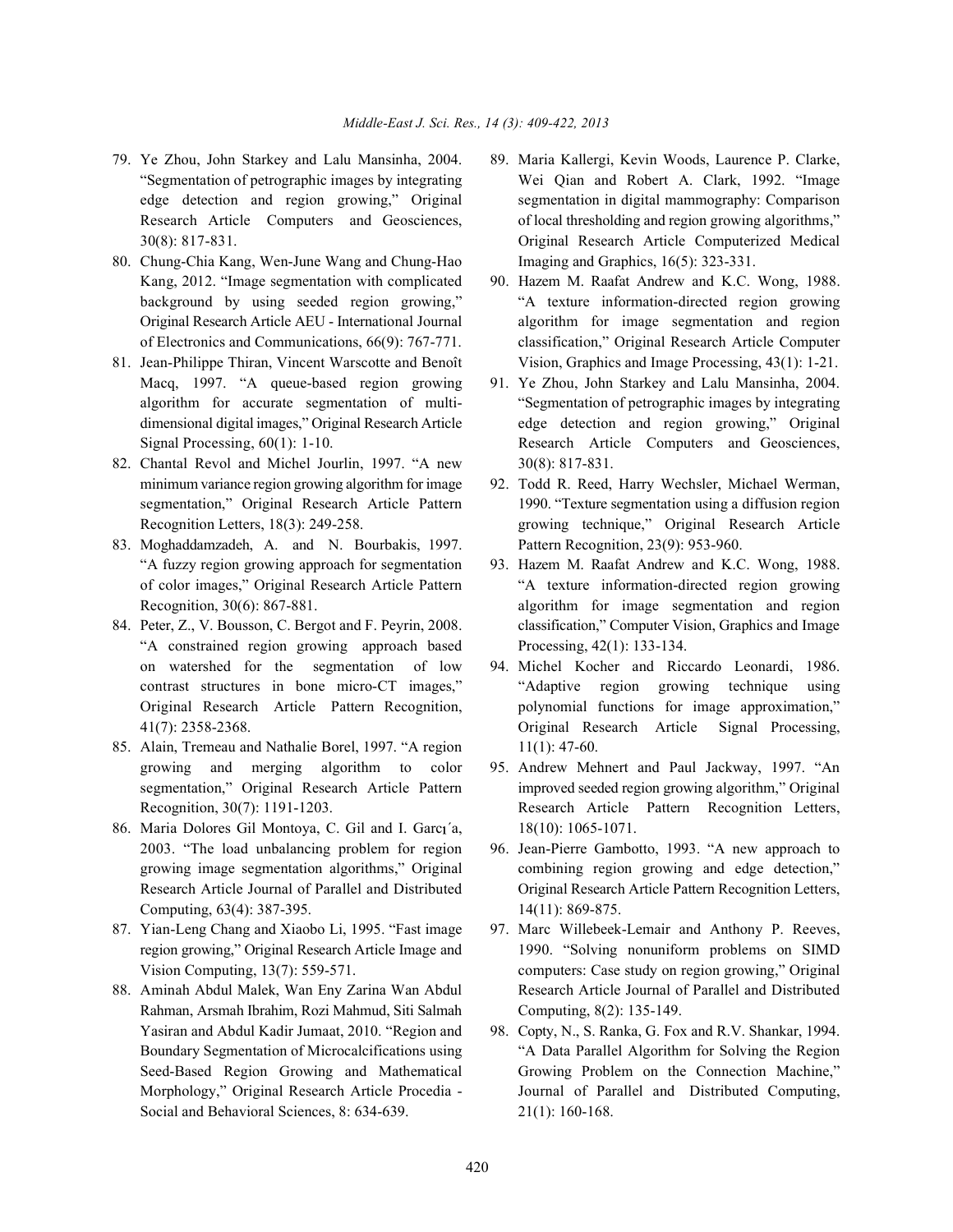- of displacement fields using wavefront region Recognition using Artificial Neural Networks." growing," Original Research Article Computer Vision, 111. Indira, B., M. Shalini, M.V.R. Murthy and M.S. Shaik,
- "Split-and-merge algorithms defined on topological 112. Jin, L., H. Xian, J. Bie, Y. Sun, H. Hou and Q. Niu,
- 101. Shiuh-Yung Chen, Wei-Chung Lin and Chin-Tu 1424-8220. Chen, 1991. "Split-and-merge image segmentation 113. Otham Khalifa, Sheroz Khan, Rafiqul Islam and Models and Image Processing, 53(5): 457-475. of International Technology, 4(4).
- Dimensions," Original Research Article Computers 115. Stuti Asthana, Niresh Sharma and Rajdeep Singh,
- regions," Original Research Article Image and Vision Electronics Engineering, 1(1). Computing, 22(4): 343-354. 116. Anagnostopoulos, C.N.E., I.E. Anagnostopoulos,
- Research Article Computer Methods and Programs Intelligent Transportation Systems, 7(3).
- with split-and-merge operation," Original Research 118. Meshesha, M. and C.V. Jawahar, 0000. "Optical
- 106. Robert H. Laprade, 1988. "Split-and-merge 119. Maarif, H.A. and Sar Sardy, 0000. "Plate Number Vision, Graphics and Image Processing, 44(1): 77-86. 120. Saha, S., S. Basu and M. Nasipuri, 2011. "Automatic
- Research Article Pattern Recognition Letters, 2(4). 12(5): 307-325. 121. Guhe, A., S. Deshmukh, B. Borekar, A. Kailaswar and
- segmentation," Original Research Article Pattern 9(3).
- $25(10).$  9(11).
- 99. Bir Bhanu and Wilhelm Burger, 1988. "Approximation 110. Shashank Araokar, 0000. "Visual Character
- Graphics and Image Processing, 41(3): 306-322. 0000. "Classification and Recognition of Printed 100. Guillaume, Damiand and Patrick Resch, 2003. Hindi Characters using Artificial Neural Networks."
	- maps for 3D image segmentation," Original Research 0000. "License Plate Recognition Algorithm for Article Graphical Models, 65(1-3): 149-167. Passanger Cars in Chinese Residential Areas", ISSN
	- based on localized feature analysis and statistical Ahmad Suleiman, 2007. "Malaysian Vehicle License tests," Original Research Article CVGIP: Graphical Plate Recognition", The International Arab Journal
- 102. Manousakas, I.N., P.E. Undrill, G.G. Cameron and 114. Zakaria, M.F. and S.A. Suandi, 2010. "Malaysian Car T.W. Redpath, 1998. "Split-and-Merge Segmentation Number Plate Detection System Based on Template of Magnetic Resonance Medical Images: Matching and Colour Information", International Performance Evaluation and Extension to Three Journal on Computer Science and Engineering, 2(4).
- and Biomedical Research, 31(6): 393-412. 0000. "Vehicle Number Plate Recognition using 103. Lifeng Liu and Stan Sclaroff, 2004. "Deformable Multiple Layer Back Propoagation Neural Networks", model-guided region split and merge of image International Journal of Computer Technology and
- 104. Vincent Barra, 2006. "Robust segmentation and V. Loumos and E. Kayafas, 2006. "A License Plateanalysis of DNA microarray spots using an Recognition Algorithm for Intelligent Transportation adaptative splitand merge algorithm," Original System Applications", IEEE Transactions of
- in Biomedicine, 81(2): 174-180. 117. Zafar, M.F., D. Mohamad and R.M. Othman, 0000. 105. Zhihua Zhang, Chibiao Chen, Jian Sun and Kap Luk "On-line Handwritten Character Recognition: An Chan, 2003. "EM algorithms for Gaussian mixtures Implementation of Counterpropagation Neural Net."
	- Article Pattern Recognition, 36(9): 1973-1983. Character Recognition of Amharic Documents."
	- segmentation of aerial photographs," Computer Recognition by using Artificial Neural Network."
- 107. Karel C. Strasters, and Jan J. Gerbrands, 1991. Localization and Recognition of License Plate "Three-dimensional image segmentation using a Characters for Indian Vehicles", International Journal split, merge and group approach," Original of Computer Science and Emerging Technologies,
- 108. Matti Pietikäinen, Azriel Rosenfeld and Ingrid M.E. Rane, 2012. "Coal Mines Security System", Walter, 1982. "Split-and-link algorithms for image International Journal of Computer Science Issues,
- Recognition, 15(4): 287-298. 122. Jusoh, N.A. and J.M. Zain, 2009. "Application of 109. Nagare, A.P., 0000. "License Plate Character Freeman Chain Codes: An Alternative Recognition Recognition System using Neural Network", Technique for Malaysian Car Plates", International International Journal of Computer Application, Journal of Computer Science and Network Security,